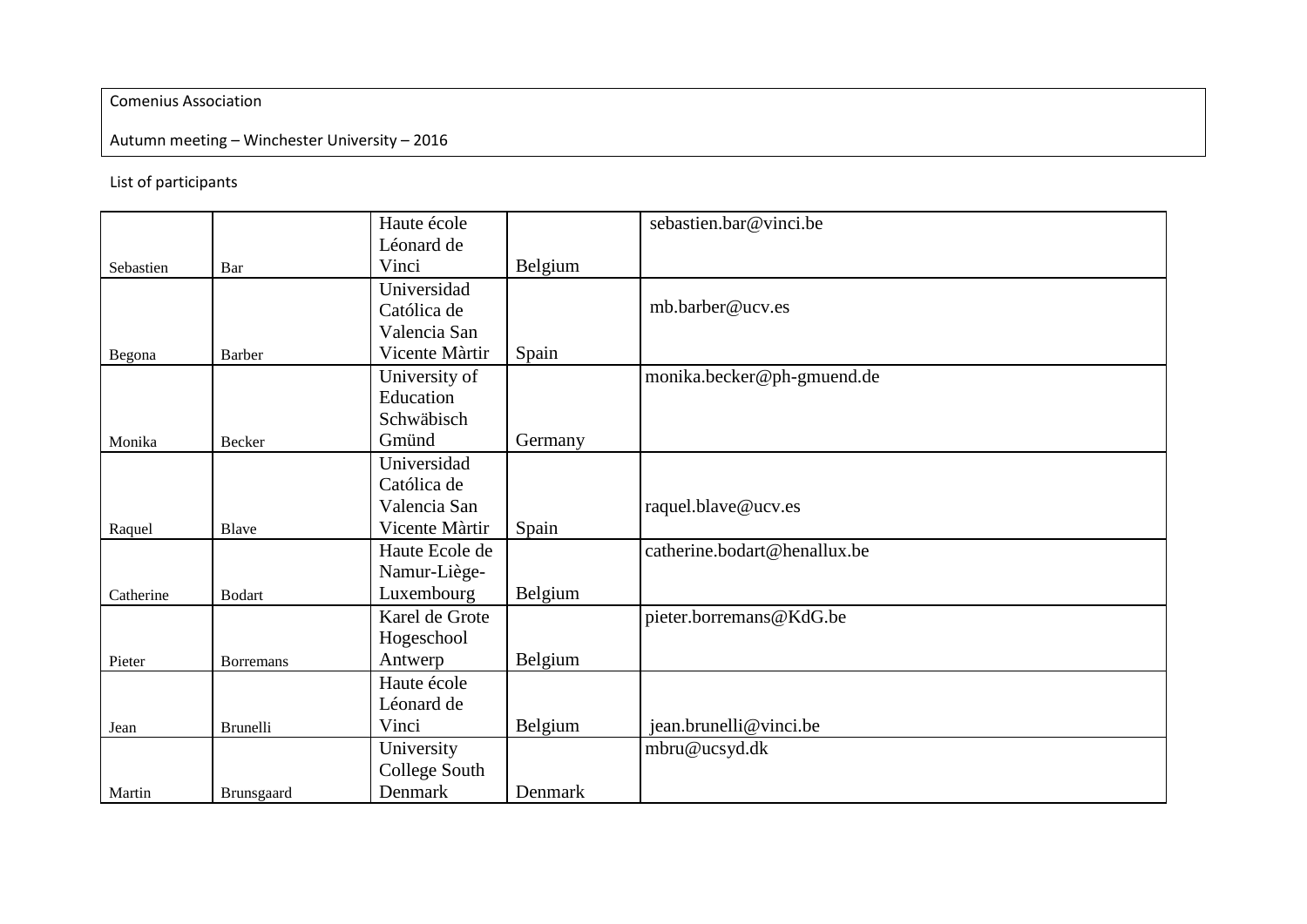|           |                   | Instituto          |           | george.camacho@ese.ipsantarem.pt |
|-----------|-------------------|--------------------|-----------|----------------------------------|
|           |                   | Politécnico de     |           |                                  |
| George    | Camacho           | Santarém           | Portugal  |                                  |
|           |                   | Universitat de     |           | carmen.carmona@uv.es             |
| Carmen    | Carmona Rodriguez | Valencia           | Spain     |                                  |
|           |                   | University of      | United    | gwen.clifford@winchester.ac.uk   |
| Gwen      | Clifford          | Winchester         | Kingdom   |                                  |
|           |                   | Kingston           |           | valerieharry@aol.com             |
| Valerie   | Coultas           | University         | <b>UK</b> |                                  |
|           |                   | <b>Thomas More</b> |           | lia.frederickx@thomasmore.be     |
| Lia       | Frederickx        | Mechelen-          | Belgium   |                                  |
|           |                   | Blanquerna         |           | annamartag@blanquerna.url.edu    |
|           |                   | Universitat        |           |                                  |
| Anna      | Grabowska         | Ramon Llull        | Spain     |                                  |
|           |                   | University of      |           | trym.holbek@uis.no               |
| Trym      | Holbek            | Stavenger          | Norway    |                                  |
|           |                   | University         |           | ajep@ucsyd.dk                    |
|           |                   | College South      |           |                                  |
| Anne      | Jeppesen          | Denmark            | Denmark   |                                  |
|           |                   | University of      |           | june.junge@uis.no                |
| June      | Junge             | Stavenger          | Norway    |                                  |
|           |                   | <b>Thomas More</b> |           | niomi.kelly@thomasmore.be        |
|           |                   | Mechelen-          |           |                                  |
| Niomi     | Kelly             | Antwerpen          | Belgium   |                                  |
|           |                   | University of      |           | kkg@hig.se                       |
| Kia       | Kimhag            | Gävle              | Sweden    |                                  |
|           |                   | <b>Haute Ecole</b> |           | genevieve.laloy@vinci.be         |
|           |                   | Leonard de         |           |                                  |
| Genevieve | Laloy             | Vinci              | Belgium   |                                  |
|           |                   | University         |           | jlau@ucsyd.dk                    |
|           |                   | College South      |           |                                  |
| Jette     | Laursen           | Denmark            | Denmark   |                                  |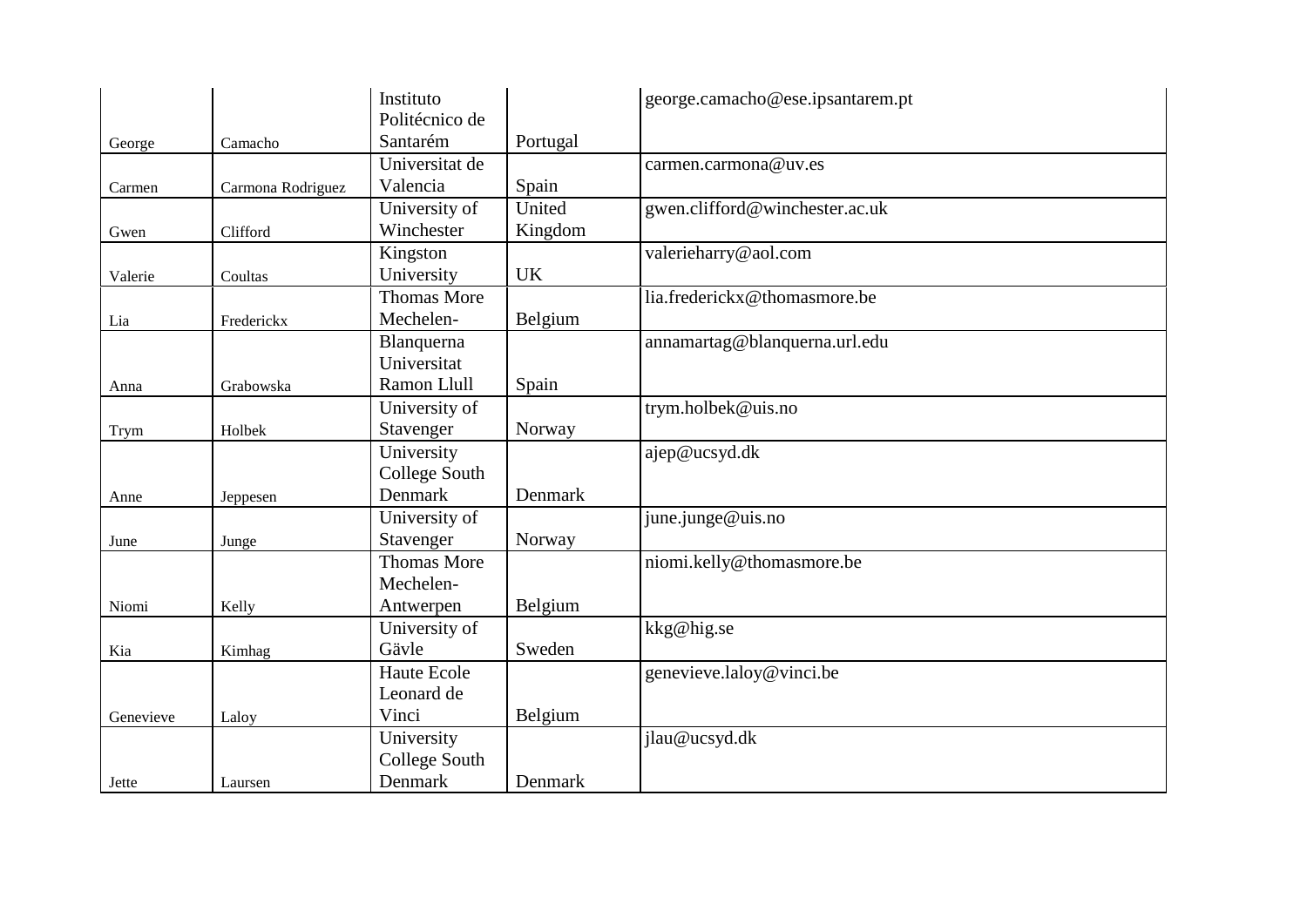|              |                   | Haute école    |             | elise.leveque@vinci.be        |
|--------------|-------------------|----------------|-------------|-------------------------------|
|              |                   | Léonard de     |             |                               |
| Elise        | Leveque           | Vinci          | Belgium     |                               |
|              |                   | Padagogische   |             | susanne.linhofer@phst.at      |
|              |                   | Hochschule     |             |                               |
| Susanne      | Linhofer          | Steiermark     | Austria     |                               |
|              |                   | <b>ESCUNI</b>  |             | internacional@escuni.com      |
|              |                   | Centro         |             |                               |
|              |                   | Universitario  |             |                               |
| Marivi       | Machuca           | de Magisterio  | Spain       |                               |
|              |                   | Hogeschool     |             | ankie.mantel@inholland.nl     |
| Ankie        | Mantel            | Inholland      | Holland     |                               |
|              |                   | Haute Ecole de |             | bernadette.maquet@henallux.be |
|              |                   | Namur-Liège-   |             |                               |
| Bernadette   | Maquet            | Luxembourg     | Belgium     |                               |
|              |                   | <b>ESCUNI</b>  |             | internacional@escuni.com      |
|              |                   | Centro         |             |                               |
|              |                   | Universitario  |             |                               |
| Alberto      | Miguez Iglesias   | de Magisterio  | Spain       |                               |
|              |                   | Haute Ecole de |             | chantal.muller@henallux.be    |
|              |                   | Namur-Liège-   |             |                               |
| Chantal      | Muller            | Luxembourg     | Belgium     |                               |
|              |                   | University of  | Czech       | petra.noskova@uhk.cz          |
| Petra        | Noskova           | Hradec Kralove | Republic    |                               |
|              |                   | Artevelde      |             |                               |
|              |                   | University     |             |                               |
| Philip       | O'Neill           | College        | Belgium     | philip.oneill@arteveldehs.be  |
|              |                   | Pabo Haarlem - |             | gracia.ori@inholland.nl       |
|              |                   | Inholland      |             |                               |
| Gracia       | Ori               | University     | Holland     |                               |
|              |                   | Haute Ecole    |             | alexia.demonterno@hepl.ch     |
|              |                   | Pedagogique    |             |                               |
| Alexia Marie | Penet de Monterno | Vaud           | Switzerland |                               |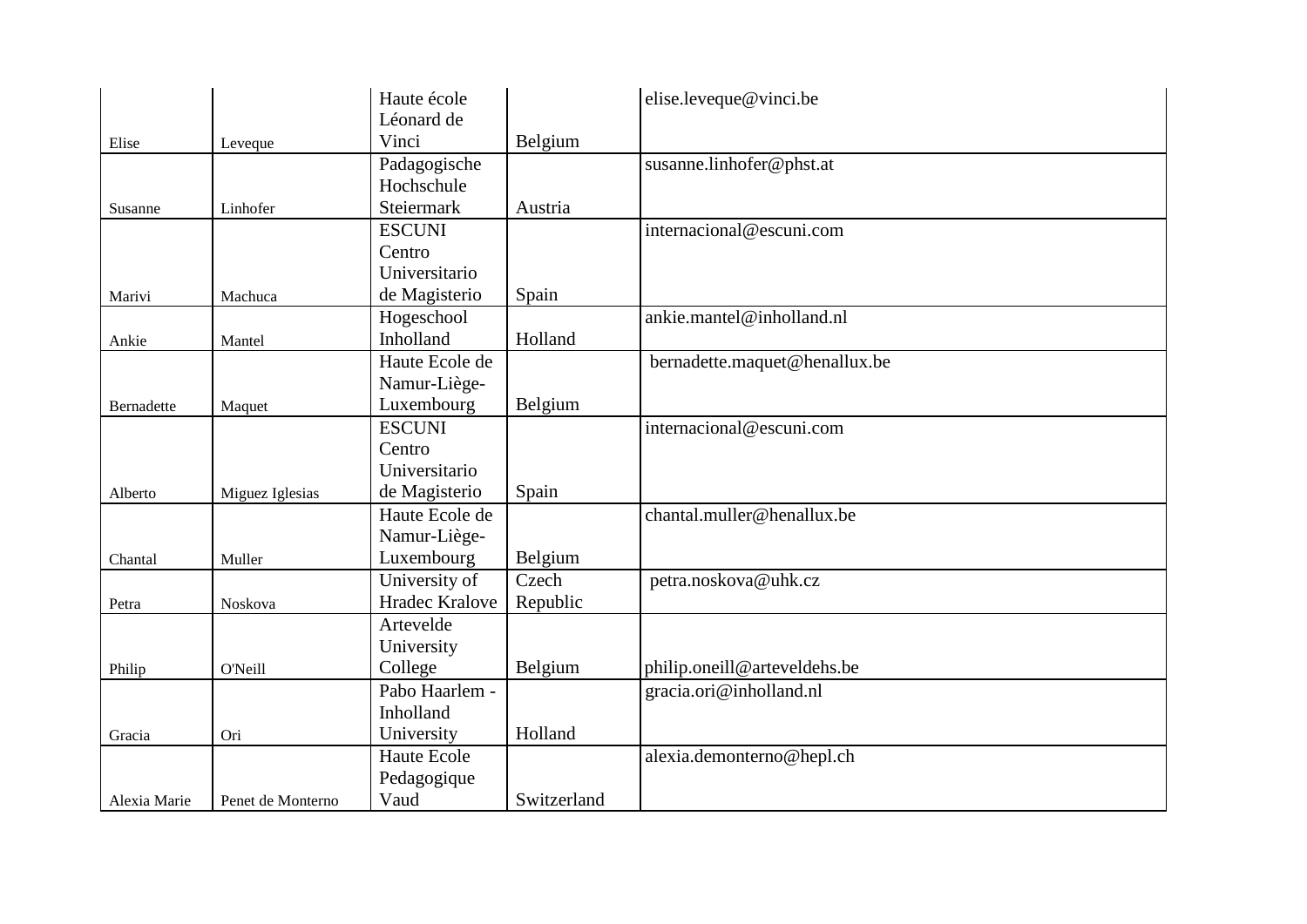|          |                | La Salle               |             | manuelpc@eulasalle.com               |
|----------|----------------|------------------------|-------------|--------------------------------------|
| Manuel   | Perez          | College                | Spain       |                                      |
|          |                | Kirchliche             |             | richard.pirolt@kphvie.ac.at          |
|          |                | Padagogische           |             |                                      |
|          |                | Hochschule             |             |                                      |
| Richard  | Pirolt         | Vienna                 | Austria     |                                      |
|          |                | University of          | United      | Jonathan.Rooke@winchester.ac.uk      |
| Jonathan | Rooke          | Winchester             | Kingdom     |                                      |
|          |                | La Salle               |             | mariajo@lasallecampus.es             |
| Maria    | Quintana       | College                | Spain       |                                      |
|          |                | Kirchliche             |             | thomas.schrei@kphvie.ac.at           |
|          |                | Padagogische           |             |                                      |
|          |                | Hochschule             |             |                                      |
| Thomas   | Schrei         | Vienna                 | Austria     |                                      |
|          |                | <b>Haute Ecole</b>     |             | soledad.soldevila@hepl.ch            |
|          |                | Pedagogique            |             |                                      |
| Soledad  | Soldevila      | Vaud                   | Switzerland |                                      |
|          |                | <b>Apor Vilmos</b>     |             | agnesstreitmann@yahoo.com            |
|          |                | Catholic               |             |                                      |
| Agnes    | Streitmann     | College                | Hungary     |                                      |
|          |                | Kingston<br>University | <b>UK</b>   | H.Sutherland@kingston.ac.uk          |
| Helen    | Sutherland     | <b>Thomas More</b>     |             | piet.tutenel@thomasmore.be           |
|          |                | Mechelen-              |             |                                      |
| Piet     | Tutenel        | Antwerpen              | Belgium     |                                      |
|          |                | Artevelde              |             | geertrui.vandenberghe@arteveldehs.be |
|          |                | University             |             |                                      |
| Geertrui | Van den Berghe | College                | Belgium     |                                      |
|          |                | Karel de Grote         |             | ludo.vandael@KdG.be                  |
|          |                | Hogeschool             |             |                                      |
| Ludo     | Vandael        | Antwerp                | Belgium     |                                      |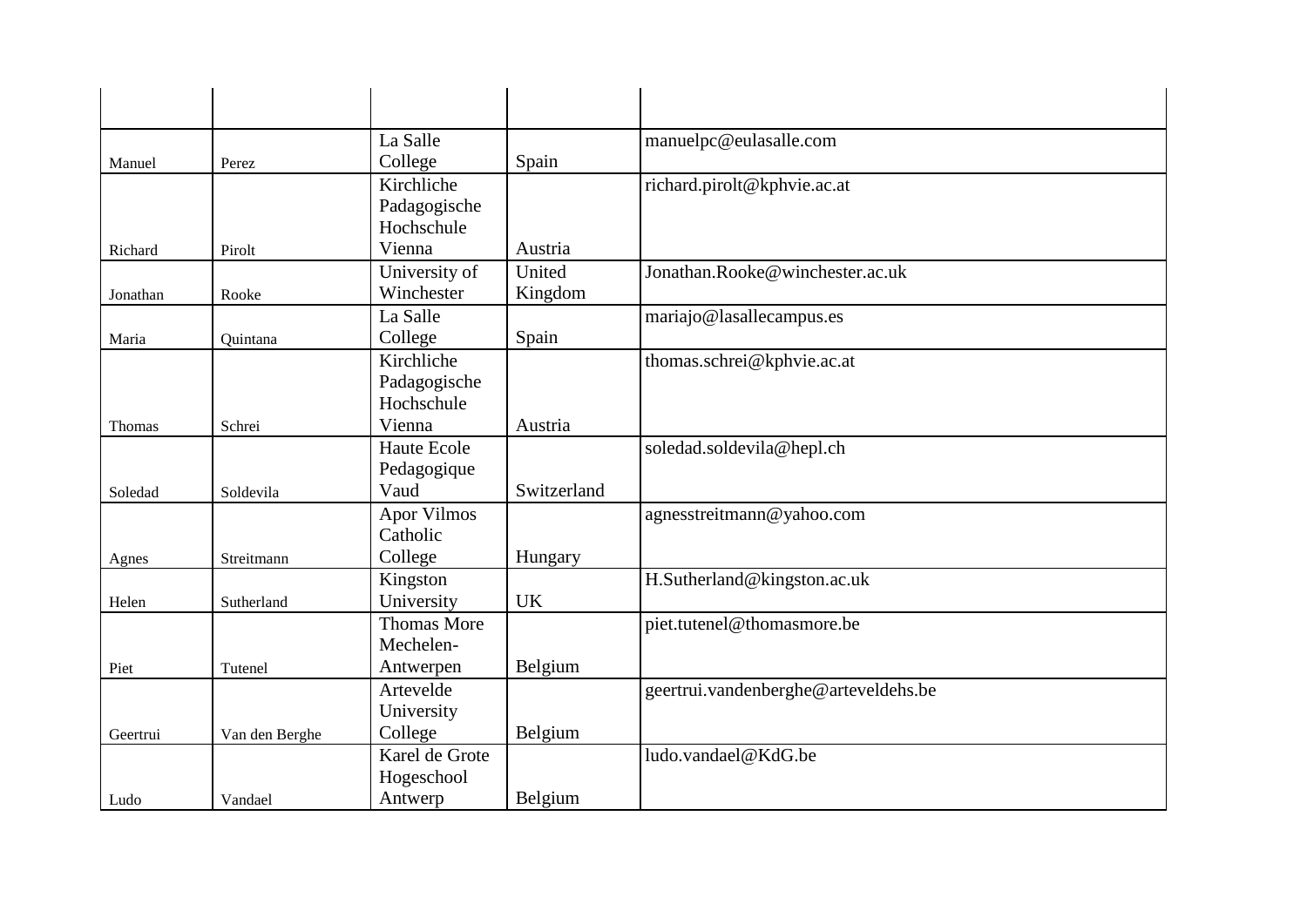|           |              | Helmo Haute          |             | m.wilmots@helmo.be           |
|-----------|--------------|----------------------|-------------|------------------------------|
|           |              | Ecole Libre          |             |                              |
| Martine   | Wilmots      | Mosane               | Belgium     |                              |
|           |              | Haute Ecole          | Belgium     | stephanie.samyn@vinci.be     |
|           |              | Léonard de           |             |                              |
| Stephanie | Samyn        | Vinci                |             |                              |
|           |              | University of        |             | berit.tofteland@uis.no       |
| Berit     | Tofteland    | Stavanger            | Norway      |                              |
|           |              | University of        |             | berit.zachrisen@uis.no       |
| Berit     | Zachrisen    | Stavenger            | Norway      |                              |
|           |              | Vilniaus             |             | j.jancauskaite@ad.viko.lt    |
|           |              | Kolegia,             |             |                              |
|           |              | University of        |             |                              |
|           |              | Applied              |             |                              |
| Justina   | Jancauskaite | Sciences             | Lithuania   |                              |
|           |              | <b>ISFEC Lasalle</b> |             | hachemichel44@aol.com        |
| Michel    | Hache        | Mounier              | France      |                              |
|           |              | <b>Thomas More</b>   |             | annelies.gilis@thomasmore.be |
|           |              | Mechelen-            |             |                              |
| Annelies  | Gilis        | Antwerpen            | Belgium     |                              |
|           |              | <b>Thomas More</b>   |             | paul.pannier@thomasmore.be   |
| Paul      | Pannier      | Mechelen             | Belgium     |                              |
|           |              | Thurgau              | Switzerland | gerit.jaritz@phtg.ch         |
|           |              | University of        |             |                              |
|           |              | Teacher              |             |                              |
| Gerit     | Jaritz       | Education            |             |                              |
|           |              | <b>Thomas More</b>   | Belgium     | kamal.essebane@thomasmore.be |
|           |              | Mechelen-            |             |                              |
| Kamal     | Essebane     | Kempen               |             |                              |
|           |              | <b>Thomas More</b>   | Belgium     | els.teunissen@thomasmore.be  |
|           |              | Mechelen-            |             |                              |
| Els       | Teunissen    | Kempen               |             |                              |